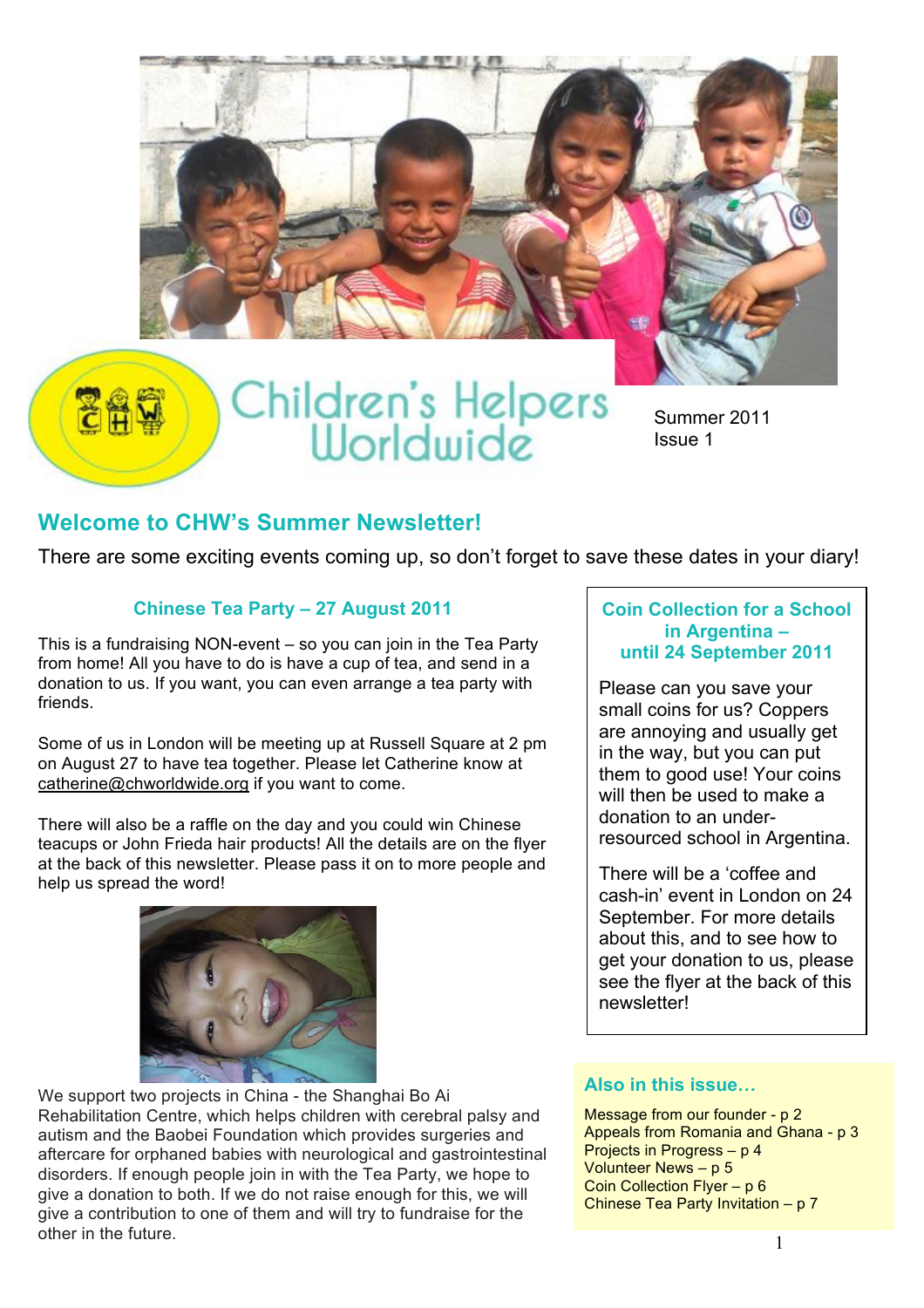



## **Message from our Founder**

Thank you so much to all of CHW's supporters and volunteers, who have ensured that this has been a busy summer – from building work being carried out in Romania to the distribution of teddy bears in Ghana! There are more things you can get involved with too - like our Chinese Tea Party and Coin Collection for Argentina.

I have recently come back from visiting our projects in Ghana, where we support New Life International Children's Home and Sankofa Mbofra Fie.

New Life was the first organisation CHW started working with and it was wonderful and inspirational to be back with these children again. They are so good! They always do their chores and never have to be reminded. Emmanuella (left) asked me to take a photo of her carrying water. She was going to wash her school clothes.

The children at New Life have already learnt to be strong and independent. Like the other organisations CHW supports, New Life works to give the children a better childhood in the present and strives to ensure they will be responsible and contributing members of society as adults. I am really happy that we can work with the staff at New Life, and other organisations, to achieve this. A big thank you to everyone who shares this vision and supports CHW's projects. If you want more information, or have any

fundraising ideas, please email me any time at:

catherine@chworldwide.org

Warmest wishes, **Catherine** 



## **Cake Sale at the College of Law and Art Project in Romania!**

CHW was able to raise £125 at a cake sale just in time for the summer programmes run by the Atelier Sacelean Association in Romania. The Association helps underprivileged children in Sacele. Thank you to everyone who baked cakes and cookies, and to the College of Law, Bloomsbury, for letting the fundraiser go ahead. Romanian volunteer, Oana, has been busy running an art project, and has also sold some of the items made, to fundraise for the Association!

## **Thank You**

Just over a year ago, Ottilia Saxl became a Patron of CHW. We want to thank her for her support with our projects. She has helped so many of the children we work with. Thank you, on behalf of everyone at CHW, the staff at the local projects, and of course, the children.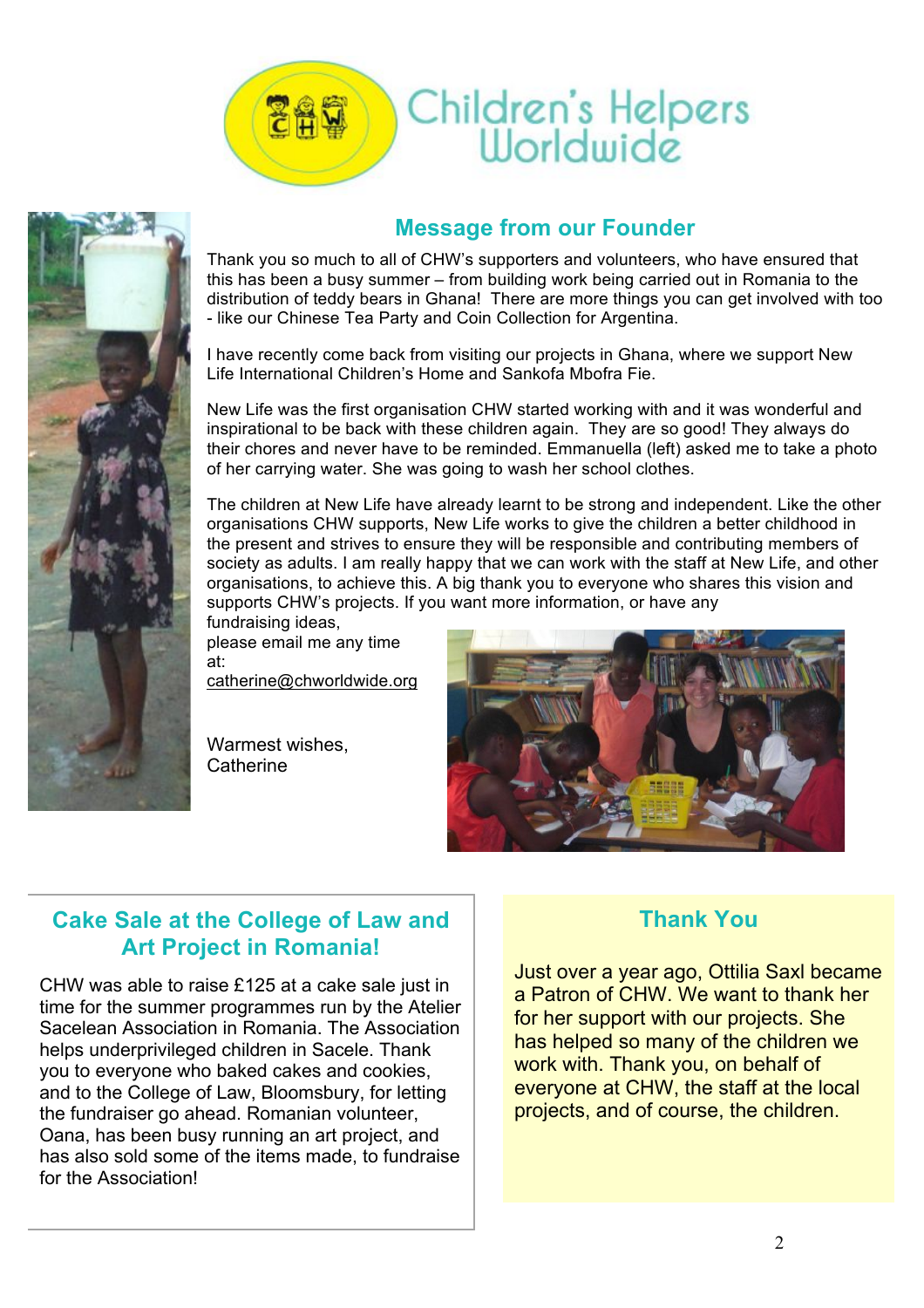

To see how you can help schoolchildren in Argentina, or support our medical projects in China, please see the flyers at the back of the newsletter. You can take part in the Tea Party or Coin Collection and really help these children. There are also two more appeals to help children in Romania and Ghana.

### **Casa Mea, Romania**

This is a Children's Home. CHW has previously raised the money to pay for the salary of a carer to work with the children. The children have come from very difficult backgrounds and it is essential that there are enough people to work with them.

#### **Needed: £1250 to pay the salary of a carer to work with the children for one year.**

*Some of the Casa Mea children, with a 'Children's Helpers Worldwide' sign*



## **New Life International Children's Home, Ghana**



*Overcrowded: Children from the Home and the surrounding villages playing.*

**Needed: £2995 to extend and repair the playground.**

A few years ago, CHW fundraised for some play equipment. As the only playground in the area, children from outside the Home come to play all the time, and so the equipment is becoming worn. The director of the orphanage, Derrick, would like funding to extend and repair the playground and to build a fence around it, which he can lock. The children from outside the Home can still play, but at certain times, rather than constantly, to keep the equipment in good condition – so all the children have a nice area where they can play.

#### **Do you want to help?**

If you want to get involved with these projects to help the children, you can give your time, by volunteering and helping to fundraise, or by giving a donation.

#### **To give a donation, please visit this page: http://chworldwide.org/Donate.html**

For more information, please email catherine@chworldwide.org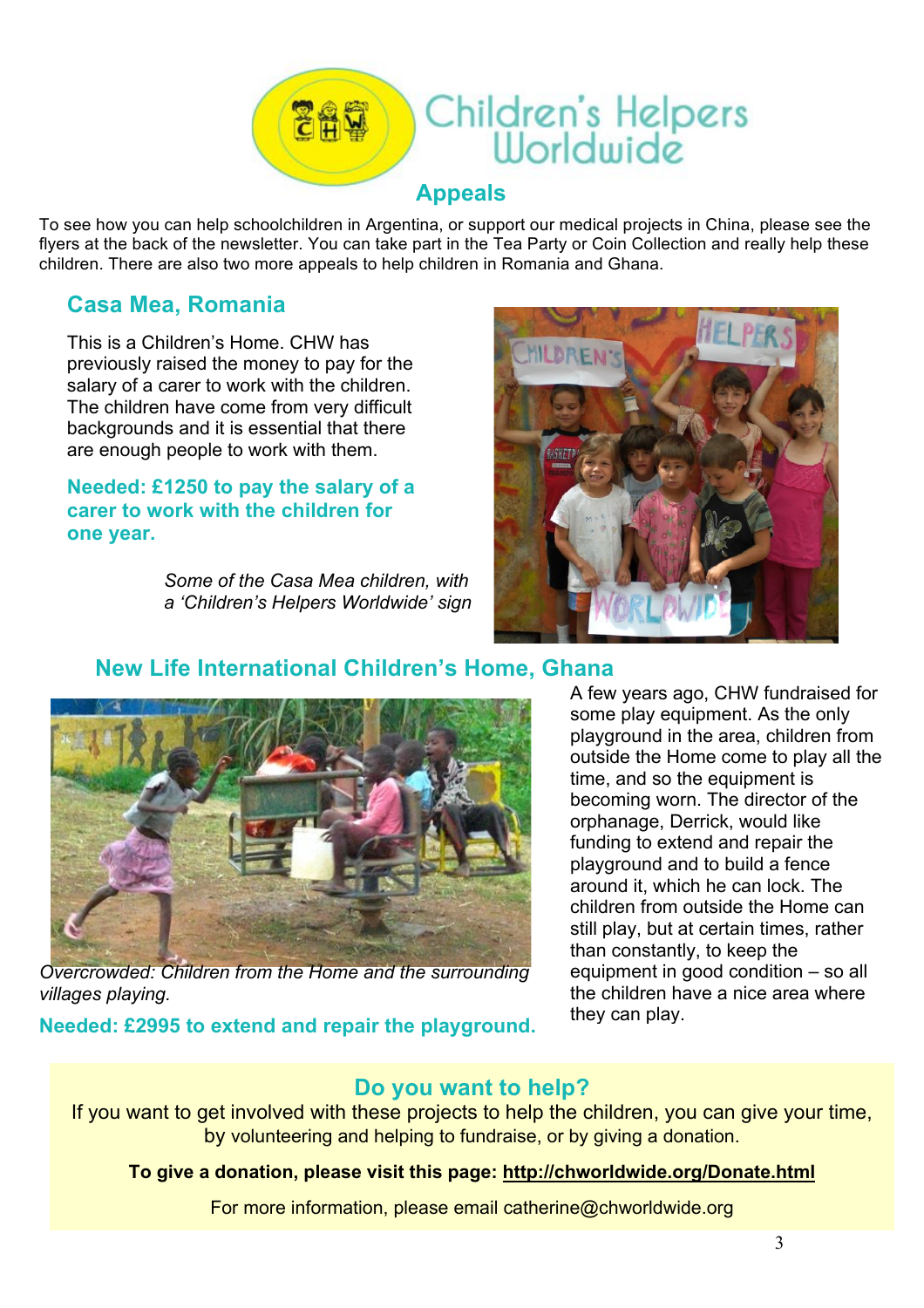

#### **Projects in Progress**

Once CHW has raised enough money for an appeal sent to us by one of the local organisations we support, the local staff then oversee the project and keep us updated with its progress. Many thanks to all our supporters and volunteers who make it possible to assist the local children's projects. Here are some updates from two projects in progress!

## **FAST, Romania**

FAST supports underprivileged children and families in Brasov County. FAST appealed to CHW for help to build a carpentry workshop to allow the father of ten children. Sorin, to start a family business, to support his children now and in the future. The second stage of the foundations is now complete.

Thank you to everyone who contributed to this and to all the volunteers who helped out at fundraising events.



Photos: *Working on the carpentry workshop and four of the brothers and sisters, wearing clothes donated by CHW. Thanks to Agnieszka Perkins and Mark Cochrane for holding clothes collections.* Below: *Rita at Seawind Educare.*

#### **Raised: £2,500**

#### **Seawind Educare, South Africa**

This crèche was set up for children from the Cape Flats and the townships – the most deprived areas of Cape Town. We gave some of the money raised at a bag packing fundraiser for the upkeep of the crèche, including paint work. It is currently winter there, and work will begin when the weather improves. We will keep you updated.



Following the fundraiser, the creche's director, Rita wrote this to Catherine at CHW:

**"As soon as we have good weather, we will start with the paint work. Send my regards to your hardworking team. We love you all. Seawind Educare."**

#### **Raised: £100**

#### **Donated Items**

When volunteers go to our projects oversees, they can take items with them. Thank you to the charity, '*Teddies for Tragedies'* which gave CHW fifteen teddies. These went to the children at Sankofa Mbofra Fie in Ghana. Thank you to Sarah McGee for giving CHW baby clothes. These went to the Baobei Foundation in China.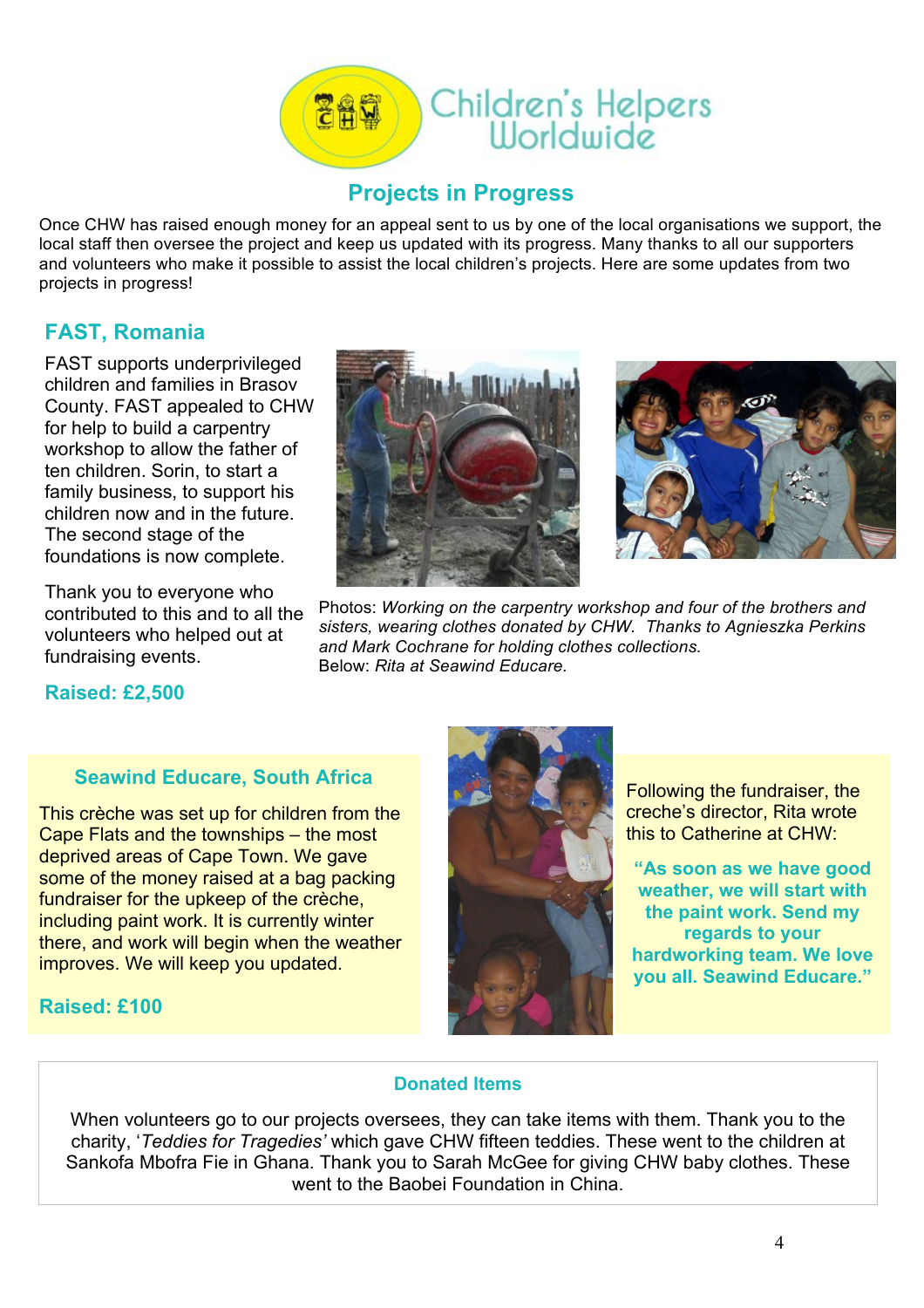

Children's Helpers<br>Worldwide

## **Volunteer News**

## **Marie-Lise goes to Ghana**

Marie-Lise Despeghel spent time volunteering at New Life International Children's Home and visiting Sankofa Mbofra Fie. She sponsors a child at New Life and was able to meet him. Marie-Lise has spent a lot of time helping CHW with its appeals in the UK, and became our Appeals Assistant a couple of years ago. She has also been on a volunteer trip to CHW's projects in Romania. We really appreciate all her support and we are glad she could spend a month volunteering with the children in Ghana!



*Marie-Lise at New Life*

## **Do you want to be a Volunteer?**

**From home:** We always need help fundraising for appeals. You could volunteer at one of our events, or even host your own event, if you wanted to. Sometimes, we just need help spreading the word, as with the Chinese Tea Party and Coin Collection, so you could help, just by passing the flyers or this newsletter on.

**Abroad:** Some of the local organisations we work with run volunteer programmes. We can put you in touch. Of our trustees, Anna Booth has visited the projects in Romania and Emma Hughes has visited the projects in Ghana. Catherine has been to each project, so please get in touch if you want more information.

See our website: **www.chworldwide.org** or email **catherine@chworldwide.org**

## **Chinese Translations**

Thanks to Min Lu who did some translations for our projects in China last year, and to Yitao Qian who started helping us this year. Yitao translated lots of information before Catherine from CHW visited the projects in Shanghai earlier this year. Many thanks for that and also thank you to Yitao for helping out at our fundraising events too!

## **Bag Packing Fundraiser**

Thank you to everyone who helped at the bag packing fundraiser. We raised £420 for our projects in Romania and South Africa.

Thanks to Sainsbury's for letting us hold a fundraiser at their Camden branch and to each of the volunteers: Agnieszka, Anna, Emma, Illias, Jana, Kelly, Lisa, Louise, Mara, Mark, Sarah and Yitao.



*Some of the bag packing volunteers*

Our flyers for the Chinese Tea Party and the Coin Collection for Argentina are on the next pages. Please pass them on!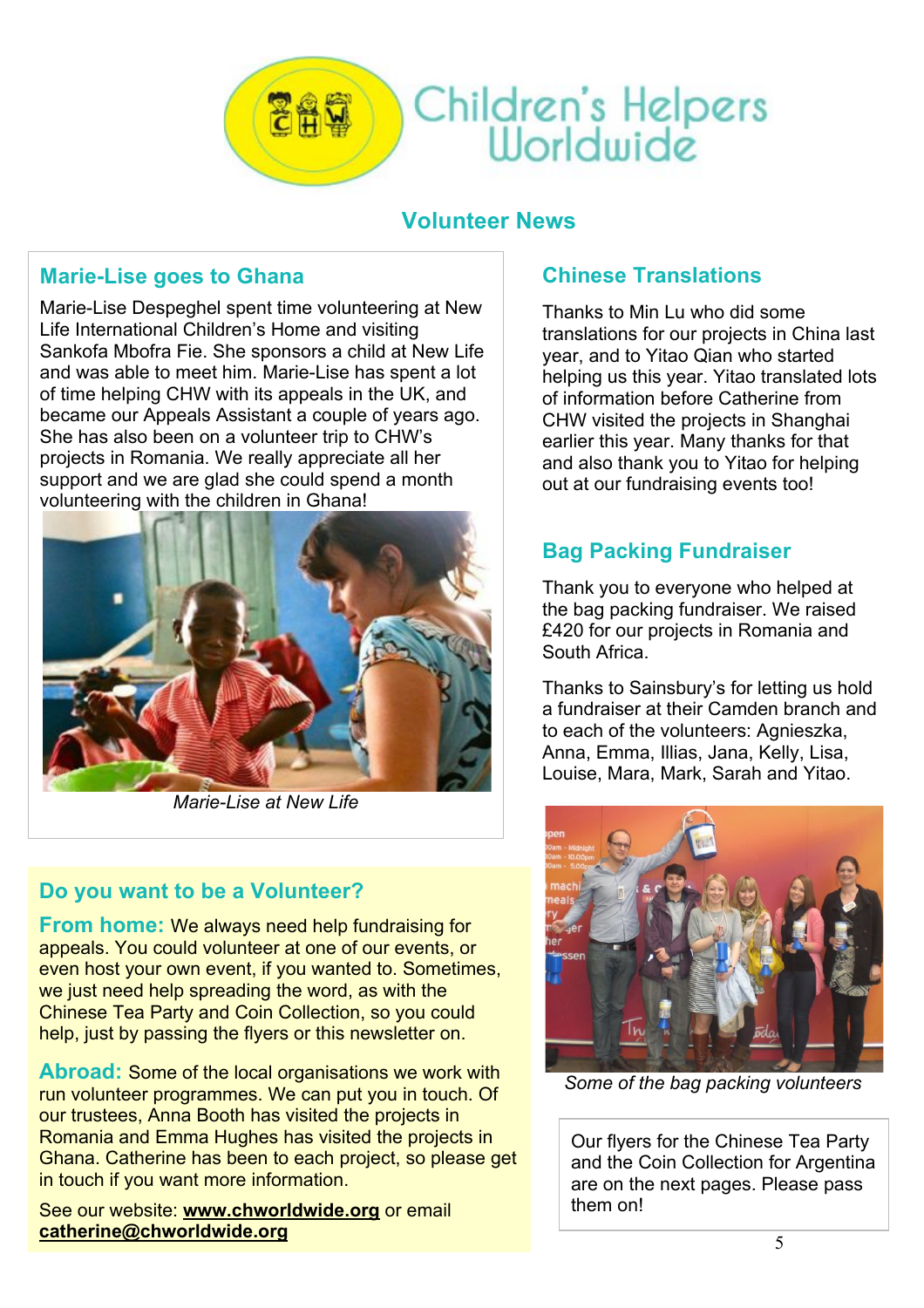

# **Coin Collection**

## **Help to give children in Argentina a better education!**



## **Your small change can make a big change!**

Have you ever emptied your purse of all its coppers? **Annoying small change…** but it can be put to really good use! **Imagine** if you saved some of those small coins for a while, and told others to start collecting too. It would all add up, and would **make a great difference** to buy resources for a school in Unquillo, Argentina, so the children there can get a **better education.**

**We are running this appeal until Saturday, 24 September 2011.** *See how many coppers you can collect by then!*

#### $\rightarrow$  How to get your donation to us:

Once you have cashed your coins in, you can transfer the donation to our account, send a cheque or use Paypal. Details can be found on our website, here: http://chworldwide.org/Donate.html

Or, come to our **'Coffee and Cash-In'** afternoon, and bring your coins along. **When and where:** 3.00 pm, 24 September. We will meet at Tottenham Court Road Station, and go for coffee nearby.

**→ Money box**: Thanks to Sophie, aged 12, for designing a money box! You can download it from our children's page: http://chworldwide.org/ChildrensPage.html

→ More information: See our website, www.chworldwide.org or email Catherine on catherine@chworldwide.org